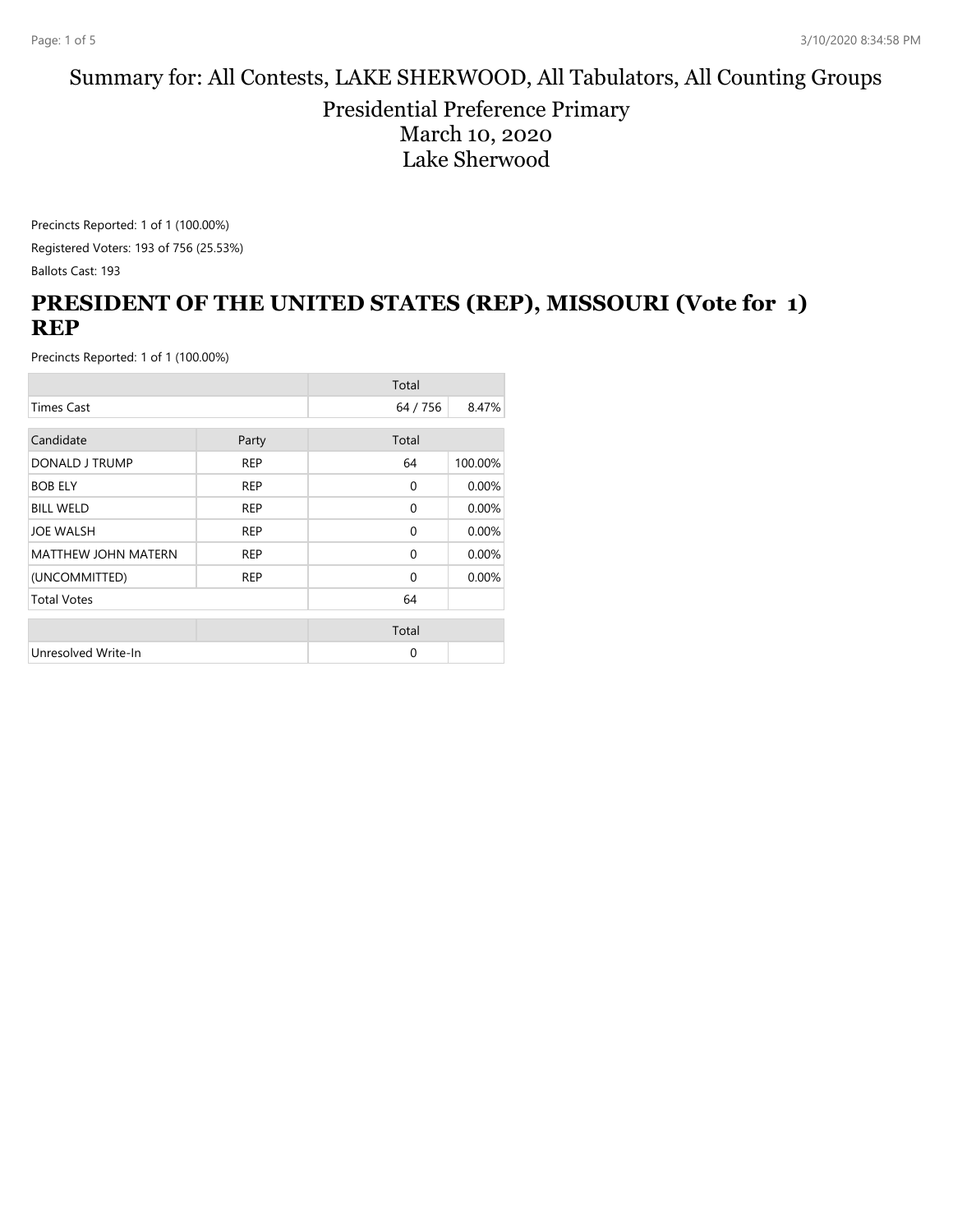## **PRESIDENT OF THE UNITED STATES (DEM), MISSOURI (Vote for 1) DEM**

|                            |            | Total     |          |
|----------------------------|------------|-----------|----------|
| <b>Times Cast</b>          |            | 129 / 756 | 17.06%   |
| Candidate                  | Party      | Total     |          |
| <b>AMY KLOBUCHAR</b>       | <b>DEM</b> | $\Omega$  | 0.00%    |
| TOM STEYER                 | <b>DEM</b> | $\Omega$  | 0.00%    |
| <b>TULSI GABBARD</b>       | <b>DEM</b> | $\Omega$  | 0.00%    |
| LEONARD J. STEINMAN II     | DEM        | $\Omega$  | $0.00\%$ |
| <b>CORY BOOKER</b>         | <b>DEM</b> | $\Omega$  | 0.00%    |
| JOSEPH R. BIDEN            | <b>DEM</b> | 87        | 67.44%   |
| ELIZABETH WARREN           | DEM        | 2         | 1.55%    |
| PETE BUTTIGIEG             | <b>DEM</b> | 1         | 0.78%    |
| <b>BERNIE SANDERS</b>      | DEM        | 38        | 29.46%   |
| <b>VELMA STEINMAN</b>      | <b>DEM</b> | 0         | $0.00\%$ |
| <b>HENRY HEWES</b>         | DEM        | $\Omega$  | 0.00%    |
| <b>ANDREW YANG</b>         | DEM        | 0         | 0.00%    |
| ROQUE DE LA FUENTE         | DEM        | 0         | $0.00\%$ |
| JOHN K. DELANEY            | <b>DEM</b> | 0         | 0.00%    |
| <b>JULIAN CASTRO</b>       | <b>DEM</b> | $\Omega$  | $0.00\%$ |
| <b>DEVAL PATRICK</b>       | <b>DEM</b> | $\Omega$  | 0.00%    |
| <b>MARIANNE WILLIAMSON</b> | <b>DEM</b> | $\Omega$  | 0.00%    |
| <b>MICHAEL BENNET</b>      | DEM        | $\Omega$  | $0.00\%$ |
| MICHAEL R. BLOOMBERG       | DEM        | 1         | 0.78%    |
| <b>STEVE BURKE</b>         | DEM        | $\Omega$  | $0.00\%$ |
| <b>ROBBY WELLS</b>         | <b>DEM</b> | 0         | 0.00%    |
| WILLIAM C. (BILL) HAAS     | <b>DEM</b> | $\Omega$  | $0.00\%$ |
| (UNCOMMITTED)              | <b>DEM</b> | $\Omega$  | 0.00%    |
| <b>Total Votes</b>         |            | 129       |          |
|                            |            | Total     |          |
| Unresolved Write-In        |            | 0         |          |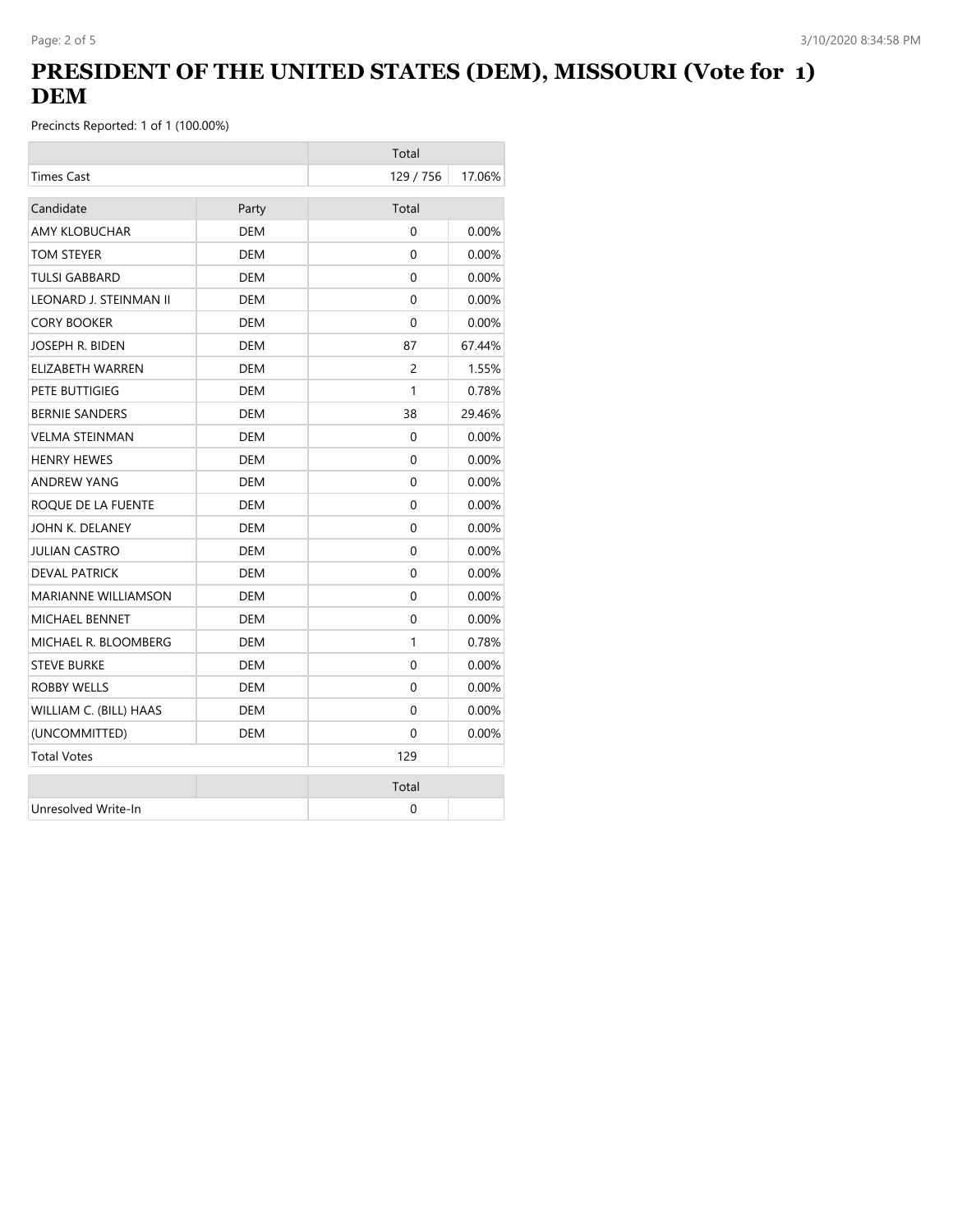# **PRESIDENT OF THE UNITED STATES (LIB), MISSOURI (Vote for 1) LIB**

|                         |       | Total    |       |
|-------------------------|-------|----------|-------|
| <b>Times Cast</b>       |       | 0/756    | 0.00% |
| Candidate               | Party | Total    |       |
| <b>JACOB HORNBERGER</b> | LIB.  | 0        | N/A   |
| (UNCOMMITTED)           | LIB   | $\Omega$ | N/A   |
| <b>Total Votes</b>      |       | 0        |       |
|                         |       | Total    |       |
| Unresolved Write-In     |       | 0        |       |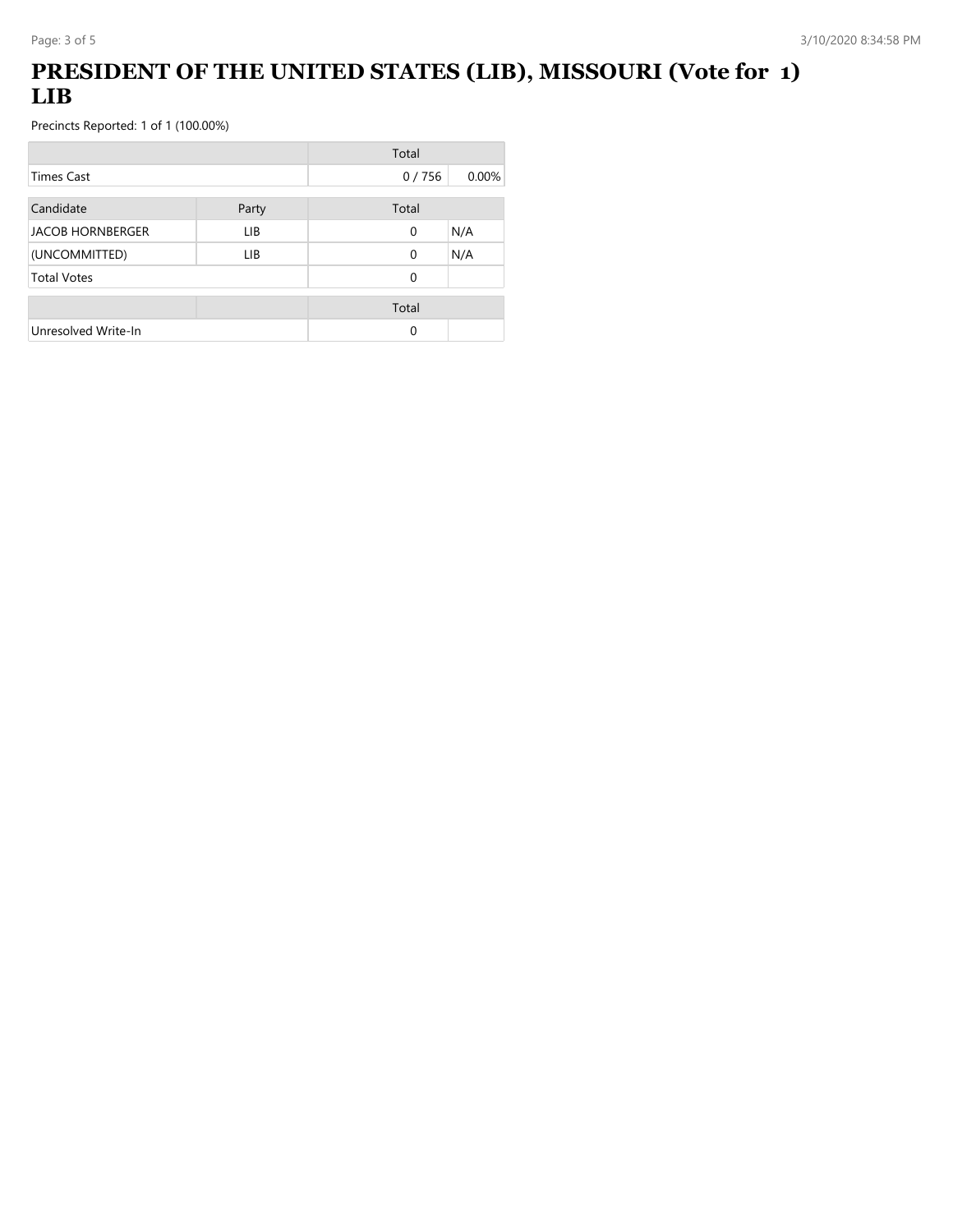## **PRESIDENT OF THE UNITED STATES (GRN), MISSOURI (Vote for 1) GREEN**

|                      |       | Total        |       |
|----------------------|-------|--------------|-------|
| <b>Times Cast</b>    |       | 0/756        | 0.00% |
| Candidate            | Party | Total        |       |
| <b>HOWIE HAWKINS</b> | GREEN | $\mathbf{0}$ | N/A   |
| DARIO HUNTER         | GREEN | $\Omega$     | N/A   |
| <b>DAVID ROLDE</b>   | GREEN | $\mathbf{0}$ | N/A   |
| (UNCOMMITTED)        | GREEN | $\Omega$     | N/A   |
| <b>Total Votes</b>   |       | $\Omega$     |       |
|                      |       | Total        |       |
| Unresolved Write-In  |       | 0            |       |